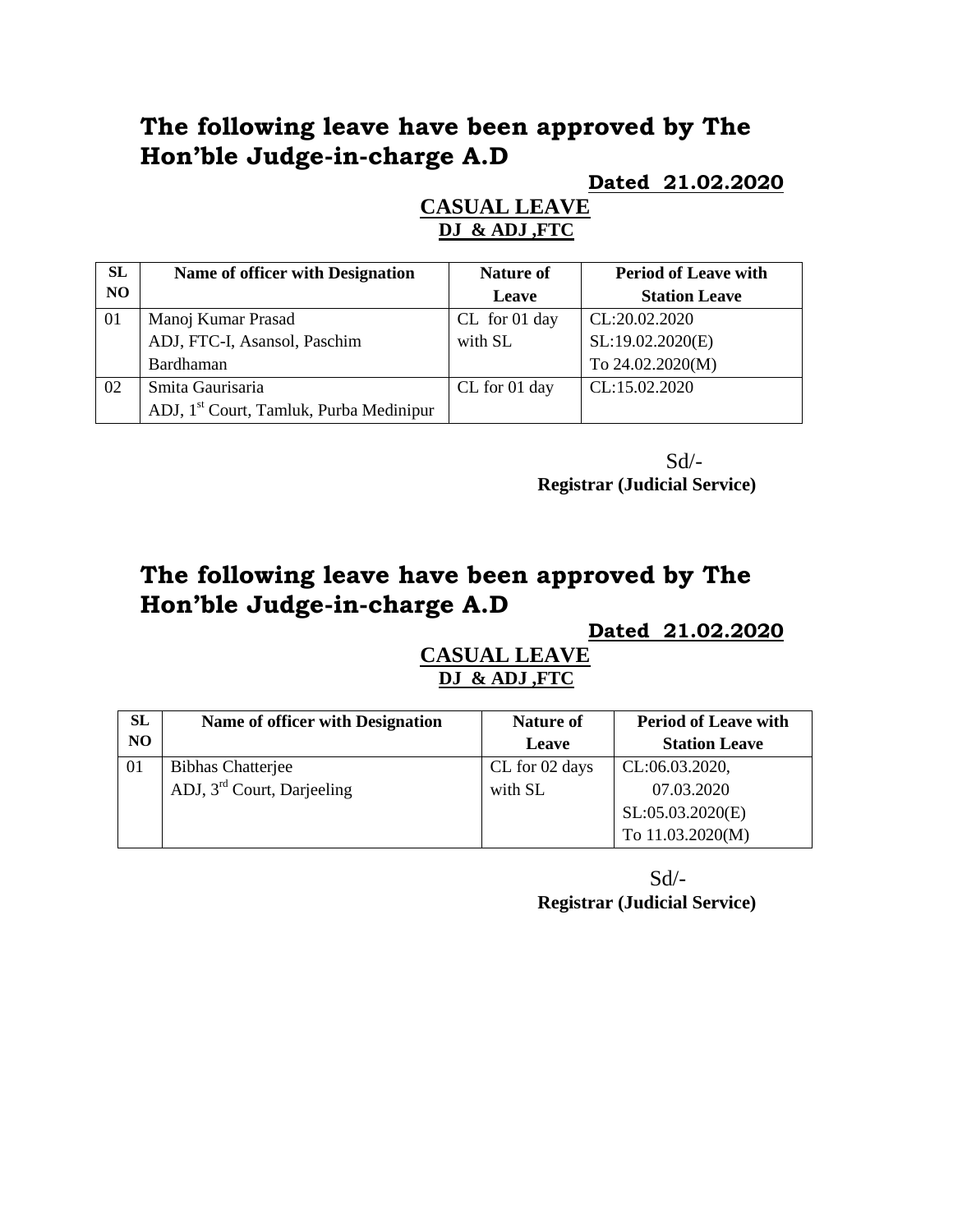# *The following leave have been approved by the Hon'ble Judge-in-Charge A.D.*

#### **Dated : 21.02.2020**

## **ADJ, FTC/ CJ(SD)**

| <b>SL</b> | Name of officer with                 | <b>Nature of Leave</b>     | <b>Period of Leave with Station</b> |
|-----------|--------------------------------------|----------------------------|-------------------------------------|
| NO        | <b>Designation</b>                   |                            | Leave                               |
| 01.       | Sri Gairik Roy<br>$CJ(SD)$ , Purulia | Commuted Leave for 05 days | From 09.02.2020 to 13.02.2020       |

### **CJ(JD)**

| SL             | Name of officer with                                                         | <b>Nature of Leave</b>        | <b>Period of Leave with Station</b> |
|----------------|------------------------------------------------------------------------------|-------------------------------|-------------------------------------|
| N <sub>O</sub> | <b>Designation</b>                                                           |                               | Leave                               |
| 02.            | Smt. Amrita Dey<br>$CJ(JD)$ , $2nd$ Court,<br>Durgapur, Paschim<br>Bardhaman | Commuted Leave for 05<br>days | From 02.02.2020 to 06.02.2020       |

#### **JM**

| <b>SL</b><br>N <sub>O</sub> | Name of officer with<br><b>Designation</b>                                          | <b>Nature of Leave</b>         | <b>Period of Leave with Station</b><br>Leave |
|-----------------------------|-------------------------------------------------------------------------------------|--------------------------------|----------------------------------------------|
| 03.                         | Smt. Nilanjana Banerjee,<br>JM, $2nd$ Court, Asansol,<br>Paschim Bardhaman.         | Commuted Leave for 04<br>days  | From 10.02.2020 to 13.02.2020                |
| 04.                         | Shri Moyazzem Hossain<br>JM, 4 <sup>th</sup> Court, Durgapur,<br>Paschim Bardhaman. | Earned Leave for 01 day        | On 27.01.2020                                |
| 05.                         |                                                                                     | Commuted Leave for 09<br>days. | From 28.01.2020 to 05.02.2020.               |

**Sd/-**

## **Registrar (Judicial Service)**